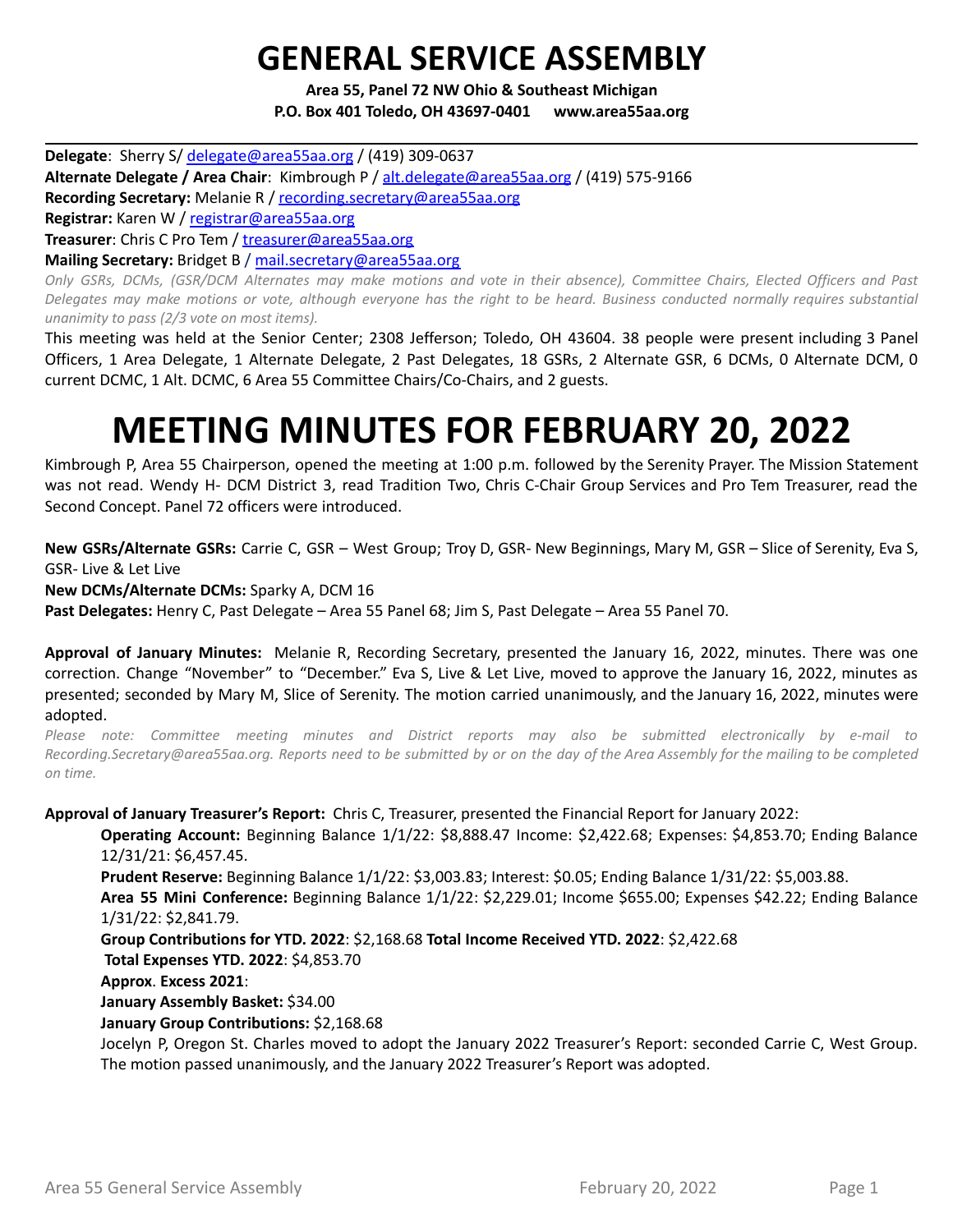## **COMMITTEE/LIAISON REPORTS**

## **Archives:** /Eva S / archives.chair@area55aa.org/

The committee met January 17, 2022. The committee received the Archives Workbook from our delegate Sherry S, to review for guidance. Contributions of items from various groups are being looked at. Displays have been taken to events throughout the Fellowship. Groups are updating their histories for them to be put in a "group history binder." **Next meeting is February 21, 2022.**

#### **Area Archivist:** / Deborah A / [archives.chair@area55aa.org](mailto:archives.chair@area55aa.org)

*The Archives Committee meets the 3rd Monday of each month, 6:00 p.m., at Central Office.*

## **Multi-District Correctional:** / Kenneth G / corrections.chair@area55aa.org/

#### No report.

The Multi-District Correctional Committee has changed their meeting time. The Committee will now meet the 3<sup>rd</sup> Wednesday of each month at 6:30 p.m. at Central Office; the Committee may meet at an alternate location – for more information, visit *area55aa.org.*

#### **CPC/PI:** Michael D / [cpc.pi@area55aa.org](mailto:cpc.pi@area55aa.org)

#### There were two reports submitted for January 19, 2021, and February 16, 2022.

In January the committee has reached out to UTMC Psychiatry, Internal Medicine, and UTMC departments. Michael will contact Midwest to introduce himself and reinforce meeting etiquette. Discussion of the Zepf Center, decided that they are more interested in A.A. meetings. ProMedica EAP contacts will be pursued. Letters will be drafted for email introductions for the various probation contacts in Area 55. Specific legal contacts and PSA's are ongoing. Multi-Faith Council will be contacted regarding a presentation.

February – UTMC Psychiatry and Internal Medicine were sent email introductions and were asked if they would like a presentation this year. A list of contacts was compiled, the committee will select individuals to contact. Michael sent email introductions to Midwest and Zepf Center. Ongoing with ProMedica EAP and local hospital systems for presentations and introductions. Reviewed draft letters for email introductions to probation contacts in Area 55. Finalize letter next month and email contacts. Specific Legal contacts, PSA's and Multi-Faith Council are still ongoing. Looked at agenda items for the Area 55 Mini-Conference.

#### **Next meeting March 16, 2022, Central Office, 5:30 p.m.**

*The CPC/PI Committee meets the 3rd Wednesday of each month, 5:30 p.m., at Central Office.*

#### **Grapevine:** Lisa C / [grapevine.chair@area55aa.org](mailto:grapevine.chair@area55aa.org)

*Finance Report*: Starting balance: \$70.75; Book Sales: \$ 21.50 Book orders: \$21.25; Ending balance: \$71.00 Motion to Accept: Henry C, Past Delegate; Seconded by: Jocelyn P, Oregon St. Charles.

The committee met on Wednesday, February 9, 2022, 5:45 p.m. Eastside 12x12. No members present. Co-chair Nancy C utilized time to recruit potential committee members. Two people joined the committee. There are 9 current members. A flyer was completed to let groups know about the purpose of the committee; flyer sent to Central Office for distribution to groups. One commitment for an anniversary has been completed.

#### **Next meeting for Grapevine is March 9, 2022, Wednesday, 5:45 p.m., 12x12 Eastside.**

*The Grapevine Committee meets the 2nd Wednesday of each month, 5:45 p.m., Eastside 12x 12*

**Accessibilities:** Larry S / [accessibilities@area55aa.org](mailto:accessibilities@area55aa.org) /

No report was given. Kimbrough P, Alt. Delegate informed the body of Larry S resigning from the Chairperson position. Kimberly A has accepted the position of the Chairperson.

The Accessibilities Committee meets the 2nd Monday of each month, 6:30 p.m., at Central Office, although may be suspended *during the Coronavirus pandemic*

#### **Group Services:** Chris C / [groupser.chair@area55aa.org](mailto:groupser.chair@area55aa.org) /

The committee met on January 24, 2022, 6:00 p.m. at Central Office. Chris C was the only one in attendance. The meeting was over at 6:15 p.m. The committee is currently seeking committee members at this time. Anyone interested contact Chris at the website or call 419-343-2543. We met our commitment at Warm Heart Serenity Anniversary in January and our next current commitment is the Area 55 Mini-Conference, March 4-5, 2022.

#### **The next meeting will be Monday, February 28, 2022, 6:00 p.m. at Central Office.**

*The Group Services Committee meets the fourth Monday of each month at 6:00 p.m. at Central Office.*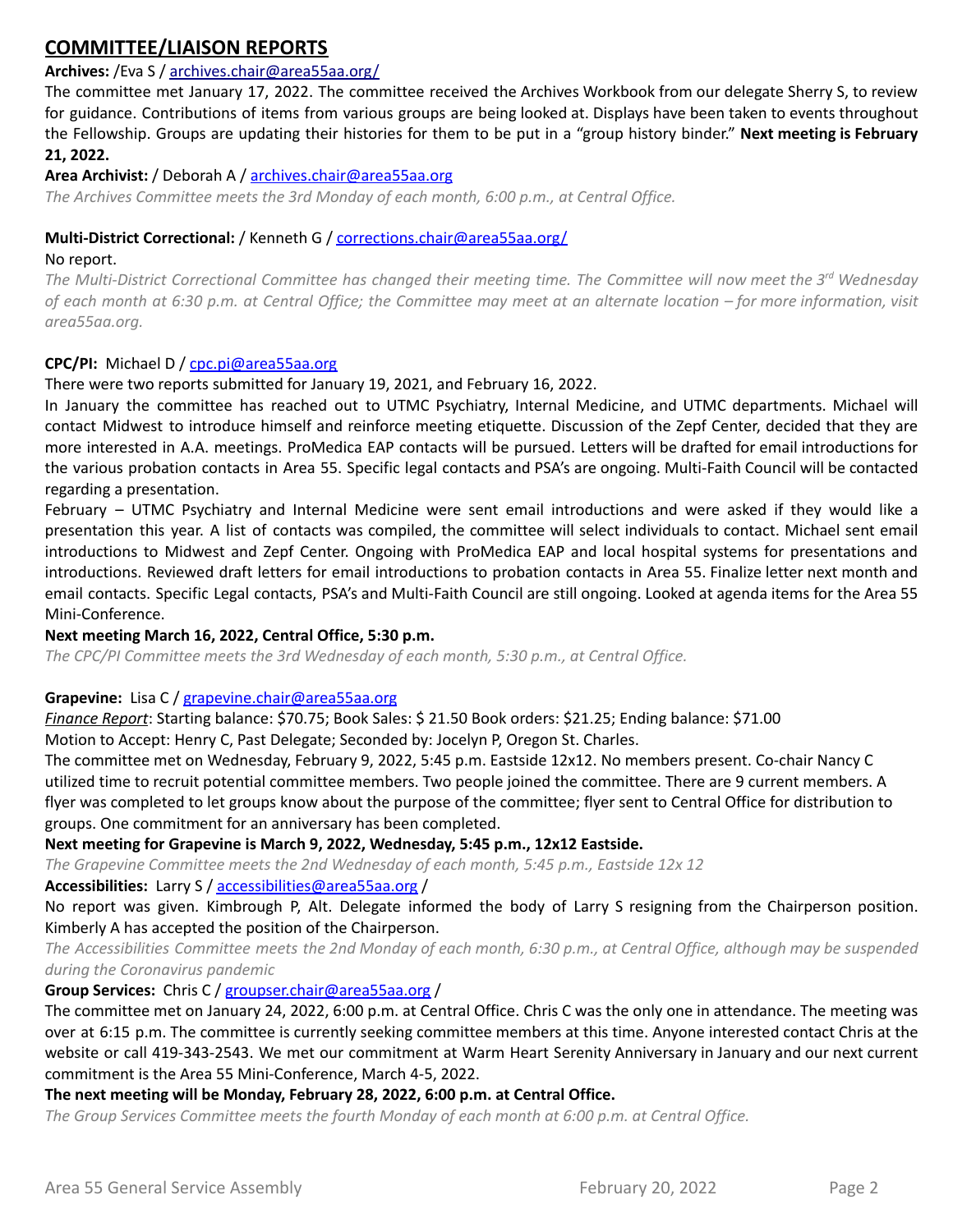#### **Website:** Bill G / [web.comm.chair@area55aa.org](mailto:web.comm.chair@area55aa.org) /

Committee discussed the importance of groups filling out the Group Information Change Form. The form can be found at the website under Services>Information for GSR's and submitting them to the webmaster, Wendy S, to assist in keeping group information updated and accurate. Area 55 Registrar Karen W explained what information she needs to submit to New York when registering or updating a groups information. Updated events page. Notices have been sent to groups using Area 55 sponsored Zoom accounts. Meeting information has been updated.

Hit Stats for Website: Unique Visitors- 3,691; Number of Visits- 6,528 (1.76 visits/visitors); Pages Viewed- 8,714 (13.43 pgs. Per visit).

#### **Next meeting, March 1, 2022, Tuesday, at 6:00 p.m.**

*The Website Committee meets the first Tuesday of each month at 6:00 p.m. on Zoom. Meeting I.D. 595-694-351 password 800*

#### **Northwest Ohio/Southeast Michigan Intergroup Liaison:** Jim S

The newsletter cost has changed. Mail subscription is \$15.00, Email subscription is \$5.00. A list was sent out for the Group Responsibilities from Central Office. I made copies to pass out, so take the list back to your group and talk to your group about it. If your committee is in the newsletter, it is your responsibility to make sure the information is correct. Donations for Central Office were up in 2021, they took in \$38,079.29. The donations to Intergroup were \$8,010.51 in 2021. Ryan O, Chair of the Intergroup Association of NWOhio / SEMichigan, was contacted by Jim regarding tables for their committees at the upcoming Area 55 Mini-Conference.

**Next Intergroup Meeting is February 26, 2022, at 6:30 p.m. Bethel Lutheran Church.**

**Newsletter Liaison:** Chris S No report

#### **NOCYPAA Liaison:** Carrie C (Northwest Ohio Committee of Young People in AA)

The meeting was held January 23, 2022. Ice Cream Social for the Area 55 Mini-Conference was brought up. A vote was taken, the committee will do the function. We need the time and particulars for our duties to do the ice cream social. Next event will be Dodgeball in April; details to follow.

**Next meeting February 27, 2022, Sunday 3:00 p.m.**

**MONCYPAA Liaison:** Logan T

No report was provided.

## **DISTRICT COMMITTEE MEMBER ("DCM") REPORTS**

**DCM Chair:** Chrissy H, District Committee Member Chair

George C, Alternate DCMC gave the report in Chrissy's absence. They met today at 11:30 a.m. 10 people in attendance, 6 districts represented. A welcome to two new DCM's, Greg D, DCM District 7 Southwest, Ohio/ Swanton area and Sparkie A, DCM District 16 Oak Harbor/Port Clinton area. District 3 is preparing for some future workshops in June, also looking at some picnics in August. District 14, Lima area will be attending the Area 55 Mini-Conference to present a skit.

Friday, March 4, at 4:00 p.m. there will be a General Service Representative and District Committee Member workshops presented. There are 17 total districts in our area and only 8 districts are represented. We would like for all of you to talk about having a GSR or DCM that represents their area. It is important every member in AA, in any group across the area has a voice in this area as well in this assembly and structure.

#### **DELEGATE'S REPORT:** Sherry S/ [delegate@area55aa.org](mailto:delegate@area55aa.org) / (419) 309-0637

Sherry S, Delegate – Area 55 Panel 72, provided the Delegate's Report.

On January 22, 2022, I attended a virtual breakfast for the East Central Regional Seated Delegates (14 of us) and the Trustee Cathi C and was not able to attend the area's mini conference planning meeting due to the conflict of events. Kimbrough conducted the meeting and did a wonderful job.

I attended a virtual Treatment and Accessibilities Committee Meeting on Feb. 4, 2022, where I met other committee members, the Chair of T&A and our secretary assigned by GSO to support the T&A committee.

I attended two virtual delegates only meetings on Feb. 8-9, 2022. Each night was a 2-hour event where delegates gave a brief introduction to the body prior to the conference in New York.

I attended a virtual meeting with my conference buddy on Feb. 10<sup>th</sup>. She is a Panel 71 Delegate from North Coastal California. Kimbrough P, Alt. Delegate, John C, past Delegate and I traveled to Appleton, WI on February 11-13, 2022, for the Conference of Delegates Past and Present (CDPP). This conference is held annually at rotating locations to allow the seated delegates an